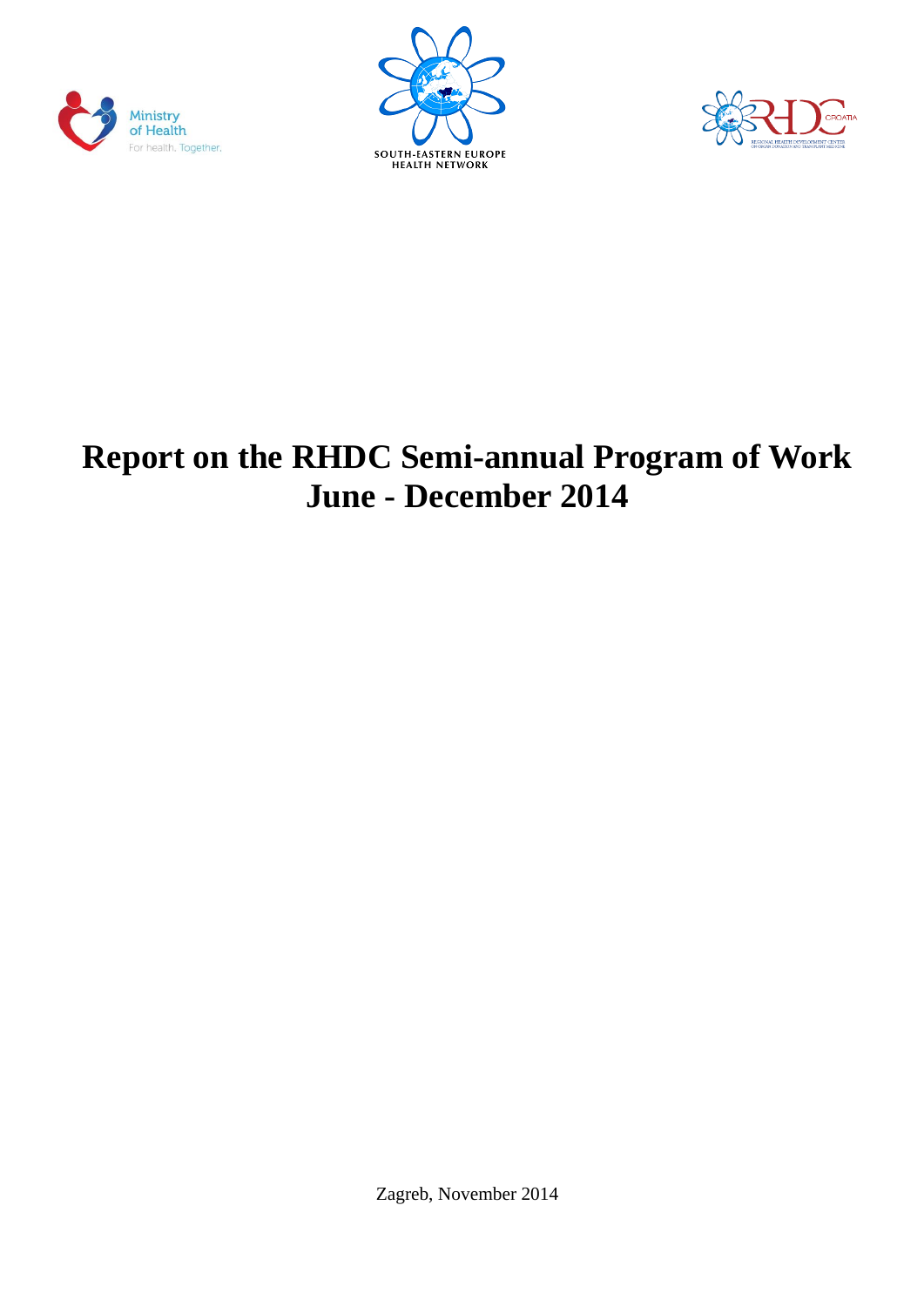|     | Milestone/Task from the Annual<br>Program of Work                                                                                                                                                                  | Monitoring &<br>evaluation<br><b>indicators</b>                                                                                                                                        | Input                                                                                                                          | Output                                                                                                                                                                                  | <b>Outcome</b>                                                                                                                                                    | <b>Impact</b>                                                                                                                | <b>Budget</b>                              |
|-----|--------------------------------------------------------------------------------------------------------------------------------------------------------------------------------------------------------------------|----------------------------------------------------------------------------------------------------------------------------------------------------------------------------------------|--------------------------------------------------------------------------------------------------------------------------------|-----------------------------------------------------------------------------------------------------------------------------------------------------------------------------------------|-------------------------------------------------------------------------------------------------------------------------------------------------------------------|------------------------------------------------------------------------------------------------------------------------------|--------------------------------------------|
| 1.  | <b>WORKSHOPS/TRAININGS</b><br>provided by RHDC Croatia                                                                                                                                                             |                                                                                                                                                                                        |                                                                                                                                |                                                                                                                                                                                         |                                                                                                                                                                   |                                                                                                                              |                                            |
| 1.1 | Preparing the Application for first<br>TAIEX supported event to ExCom                                                                                                                                              | Application has<br>been accepted by<br>ExCom; sent to<br>TAIEX for final<br>approval in<br><b>August 2014;</b><br>approved and<br>confirmed by<br>TAIEX in<br>November (Ref.<br>22716) |                                                                                                                                |                                                                                                                                                                                         |                                                                                                                                                                   |                                                                                                                              | 480€                                       |
| 1.2 | <b>Transplant Procurement</b><br>Management Course (TPM Course)<br>08.-10.10.2014, Zagreb, Croatia                                                                                                                 | <b>Evaluation test</b><br>and questionnaire<br>after the course                                                                                                                        | Training<br>delivered for<br>health care<br>professionals in<br>the field of<br>transplant<br>medicine                         | training delivered<br>for representatives<br>/ health care<br>professionals from<br>Bosnia and<br>Herzegovina (10),<br>Croatia (17),<br>Macedonia (2),<br>Montenegro (5),<br>Serbia (2) | acquired<br>competences<br>and skills in<br>donor program                                                                                                         | -capacity<br>building<br>-sharing<br>knowledge,<br>practice and<br>information                                               | 9.600,00 $\in$                             |
| 1.3 | Regional Workshop on Deceased<br>donation program at the University<br>Hospital Center Sisters of Mercy<br>23.-24.10.2014, Zagreb, Croatia                                                                         | follow-up on<br>accomplishments<br>in donor program<br>in the Region                                                                                                                   | Training<br>delivered for<br>representatives /<br>health care<br>professionals<br>from the Region                              | Presentation of<br>Croatian model of<br>deceased donation<br>program                                                                                                                    | acquired<br>competences<br>and skills in<br>donor program                                                                                                         | strengthening<br>cooperation<br>between<br><b>SEEHN</b><br>countries and<br>Croatia in<br>development<br>of donor<br>program | 4.000,00 €                                 |
| 2.  | <b>MEETINGS</b><br>hosted by RHDC Croatia                                                                                                                                                                          |                                                                                                                                                                                        |                                                                                                                                |                                                                                                                                                                                         |                                                                                                                                                                   |                                                                                                                              |                                            |
| 2.1 | <b>Regular NFP Meeting</b><br>Organized in conjunction with the<br>ERBP-ERA-EDTA CME course on<br>"European Best Practice Guidelines<br>and Croatian Transplantation<br>School",<br>20.06.2014, Dubrovnik, Croatia | New SEEHN<br><b>RHDC</b> Croatia<br>Initiative<br>discussed with<br>professionals from<br>SEE countries                                                                                | Interest and<br>feasibility of a<br>Paired living<br>kidney donation<br>system in the<br><b>SEE Region</b>                     | Several<br>recommended<br>actions have been<br>issued                                                                                                                                   | Basic<br>prerequisites for<br>an International<br>Paired<br>Exchange<br>Scheme defined                                                                            | Positive<br>feedback<br>from several<br>SEE countries<br>in developing<br>this program                                       | 9.356€                                     |
| 2.2 | Study visit of delegation from<br>Federal MoH Federation of BiH<br>(Federal Center for Transplant<br>medicine)<br>14.10.2014, Zagreb, Croatia                                                                      | Establishment<br>and fully<br>operational<br>Competent<br>Authority for<br>organs, tissues<br>and cells in<br>Federation BiH                                                           | Exchange of<br>knowledge and<br>studying of<br>Croatian<br>organizational<br>model in organ<br>donation and<br>transplantation | Summary of<br>observations and<br>deliberations<br>Planning of next<br>Expert mission in<br>support of newly<br>established Center<br>for transplantation                               | Strengthening<br>of institutional<br>capacities for<br>organs, tissues<br>and cells<br>(Federal Center)<br>for Transplant<br>medicine) in<br>Federation of<br>BiH |                                                                                                                              | 375€                                       |
| 2.3 | Study visit of delegation from<br>Serbia (Directorate for Biomedicine<br>i.e. Serbiatransplant)<br>15.10.2014, Zagreb, Croatia                                                                                     | Establishment and<br>fully operational<br>Competent<br>Authority for<br>organs, tissues<br>and cells in Serbia<br>(Serbiatransplant)                                                   | Exchange of<br>knowledge and<br>studying of<br>Croatian<br>organizational<br>model in organ<br>donation and<br>transplantation | - Summary of<br>observations and<br>deliberations<br>- Planning of next<br>Expert mission in<br>support of<br>Directorate for<br>Biomedicine and<br>Serbiatransplant                    | Strengthening<br>of institutional<br>capacities for<br>organs, tissues<br>and cells<br>(Directorate for<br>Biomedicine) in<br>Serbia                              |                                                                                                                              | 270€                                       |
| 3.  | <b>SEEHN RHDC Croatia</b><br><b>EXPERT MISSIONS (EM)</b>                                                                                                                                                           |                                                                                                                                                                                        |                                                                                                                                |                                                                                                                                                                                         |                                                                                                                                                                   |                                                                                                                              |                                            |
| 3.1 | EM to Montenegro (MoH)<br>23.06.2014                                                                                                                                                                               | Implementation of<br>Action plan on<br>organ donation<br>and<br>transplantation in<br>Montenegro                                                                                       | Follow-up on<br>implementation<br>of Montenegrin<br><b>Action Plan</b>                                                         | Conclusions and<br>recommendations<br>for further actions                                                                                                                               | recommended<br><b>Action Plan</b>                                                                                                                                 | intensify<br>efforts in<br>further<br>improvement<br>of donor and<br>transplant<br>program                                   | $617 \in$                                  |
| 3.2 | EM to Albania (MoH)<br>24.06.2014                                                                                                                                                                                  | Implementation of<br>Action plan on<br>organ donation<br>and<br>transplantation in<br>Albania                                                                                          | Follow-up on<br>implementation<br>of Albanian<br><b>Action Plan</b>                                                            | Conclusions and<br>recommendations<br>for further actions                                                                                                                               | recommended<br><b>Action Plan</b>                                                                                                                                 | intensify<br>efforts in<br>order to<br>implement<br>the deceased<br>donor<br>program                                         | 340€                                       |
| 3.3 | EM to selected hospitals<br>(University Clinical Centers) in<br>Federation of BiH:<br>1) Tuzla (09.-12.09.2014)<br>2) Mostar (01.-04.10.2014)<br>3) Sarajevo (10.-14.11.2014)                                      | Accomplishments<br>in donor program                                                                                                                                                    | Educational<br>modules on<br>optimal donor<br>management,<br>brain death<br>diagnosis,<br>family<br>approach,                  | Training delivered<br>for HTC and<br>health<br>professionals<br>responsible for<br>donor programs<br>in major donor<br>hospitals in                                                     | acquired<br>competences<br>and skills in<br>donor program                                                                                                         | intensify<br>efforts in<br>further<br>improvement<br>of donor and<br>transplant<br>program                                   | 1) 1.117 €<br>2) 1.462 €<br>3) 1.390 $\in$ |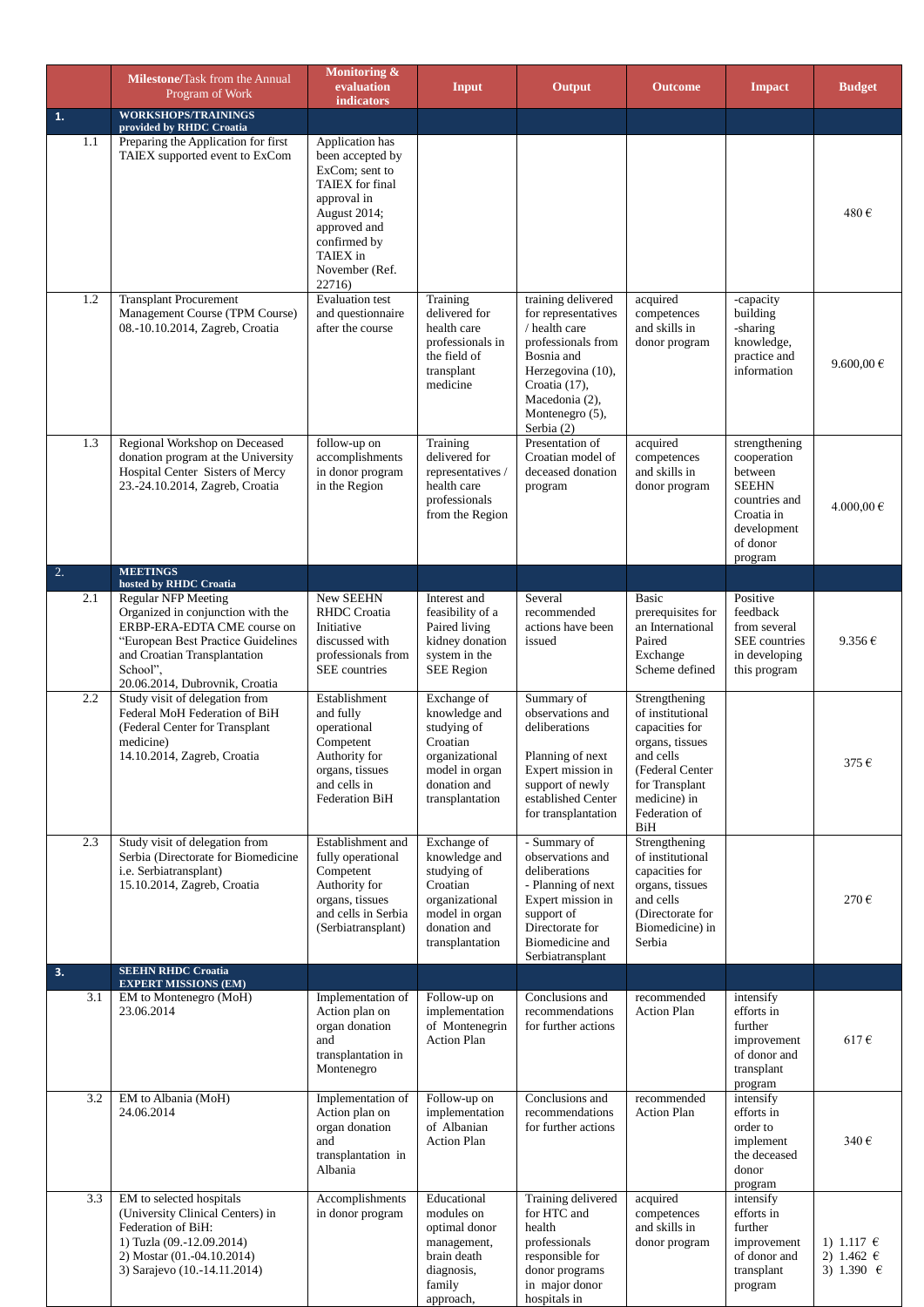|     |                                       |                                  | quality system                      | Federation of                     |                               |                        |             |
|-----|---------------------------------------|----------------------------------|-------------------------------------|-----------------------------------|-------------------------------|------------------------|-------------|
|     |                                       |                                  | evaluation                          | Bosnia and                        |                               |                        |             |
|     |                                       |                                  |                                     | Herzegovina                       |                               |                        |             |
|     | 3.4<br>EM to Serbia (MoH)             | Implementation of                | Follow-up on                        | <b>RHDC</b> Croatia               | acquired                      |                        |             |
|     | 12.11.2014                            | Action plan on<br>organ donation | implementation<br>of Serbian        | report on further<br>steps agreed | competences<br>and skills for |                        |             |
|     |                                       | and                              | <b>Action Plan</b>                  |                                   | management of                 |                        | $1.098 \in$ |
|     |                                       |                                  |                                     |                                   | Serbiatransplant              |                        |             |
|     |                                       | Transplantation in<br>Serbia     |                                     |                                   | and Directorate               |                        |             |
|     |                                       |                                  |                                     |                                   | for Biomedicine               |                        |             |
|     | EM to Albania (MoH)<br>3.5            | Implementation of                | Follow-up on                        | <b>RHDC</b> Croatia               |                               |                        |             |
|     | 13.11.2014                            | Action plan on                   | implementation                      | report on further                 |                               |                        |             |
|     |                                       | organ donation                   | of Albanian                         | steps                             |                               |                        |             |
|     |                                       | and                              | <b>Action Plan</b>                  |                                   |                               |                        | 1.369€      |
|     |                                       | Transplantation,                 |                                     |                                   |                               |                        |             |
|     |                                       | <b>Action Plan</b>               |                                     |                                   |                               |                        |             |
|     |                                       | Follow-up                        |                                     |                                   |                               |                        |             |
|     | 3.6<br>Bosnia and Herzegovina         | Implementation of                | Follow-up on                        | <b>RHDC</b> Croatia               | acquired                      |                        |             |
|     | (Federation of Bosnia and             | Action plan on                   | implementation                      | report on further                 | competences                   |                        |             |
|     | Herzegovina)                          | organ donation                   | of Federation                       | steps agreed                      | and skills for                |                        |             |
|     | 14.11.2014                            | and                              | of BiH Action                       |                                   | management of                 |                        | 349€        |
|     |                                       | Transplantation                  | Plan                                |                                   | <b>Federal Center</b>         |                        |             |
|     |                                       |                                  |                                     |                                   | for                           |                        |             |
|     |                                       |                                  |                                     |                                   | Transplantation               |                        |             |
| 4.  | <b>BILATERAL COOPERATION</b>          |                                  |                                     |                                   |                               |                        |             |
| 5.1 | Montenegro-Living Kidney              | Implementation of                | Twinning                            | Technical                         | 3 living kidney               | strengthening          |             |
|     | <b>Transplant Program</b>             | Living kidney                    | cooperation                         | assistance of                     | transplants                   | cooperation            |             |
|     |                                       | transplant                       | between the                         | Croatian                          | performed                     | between SEE            |             |
|     |                                       | program in                       | University                          | transplant team                   | $(28.09.-06.10.)$             | countries in           |             |
|     |                                       | Montenegro                       | Clinical Centre<br>Zagreb, Croatia, | (UCH Zagreb)                      |                               | further<br>development | 8.480€      |
|     |                                       |                                  | and Clinical                        |                                   |                               | of deceased            |             |
|     |                                       |                                  | Centre of                           |                                   |                               | donor and              |             |
|     |                                       |                                  | Montenegro                          |                                   |                               | transplant             |             |
|     |                                       |                                  |                                     |                                   |                               | program                |             |
| 5.  | NEW SEEHN RHDC Croatia                |                                  |                                     |                                   |                               |                        |             |
|     | <b>INITIATIVE</b>                     |                                  |                                     |                                   |                               |                        |             |
|     |                                       |                                  |                                     |                                   |                               |                        |             |
|     | 6.1<br>Paired kidney donation program | New Initiative                   | Interest and                        | <b>Basic</b>                      | Nominations of                |                        |             |
|     |                                       | discussed with                   | feasibility of a                    | prerequisites for                 | key persons                   |                        |             |
|     |                                       | professionals from               | Paired living                       | an International                  | involved in                   |                        |             |
|     |                                       | <b>SEE</b> countries             | kidney donation                     | Paired Exchange                   | PKD program                   |                        | 150€        |
|     |                                       |                                  | system in the                       | Scheme defined                    | within SEEHN                  |                        |             |
|     |                                       |                                  | <b>SEE Region</b>                   |                                   | <b>RHDC</b> Croatia           |                        |             |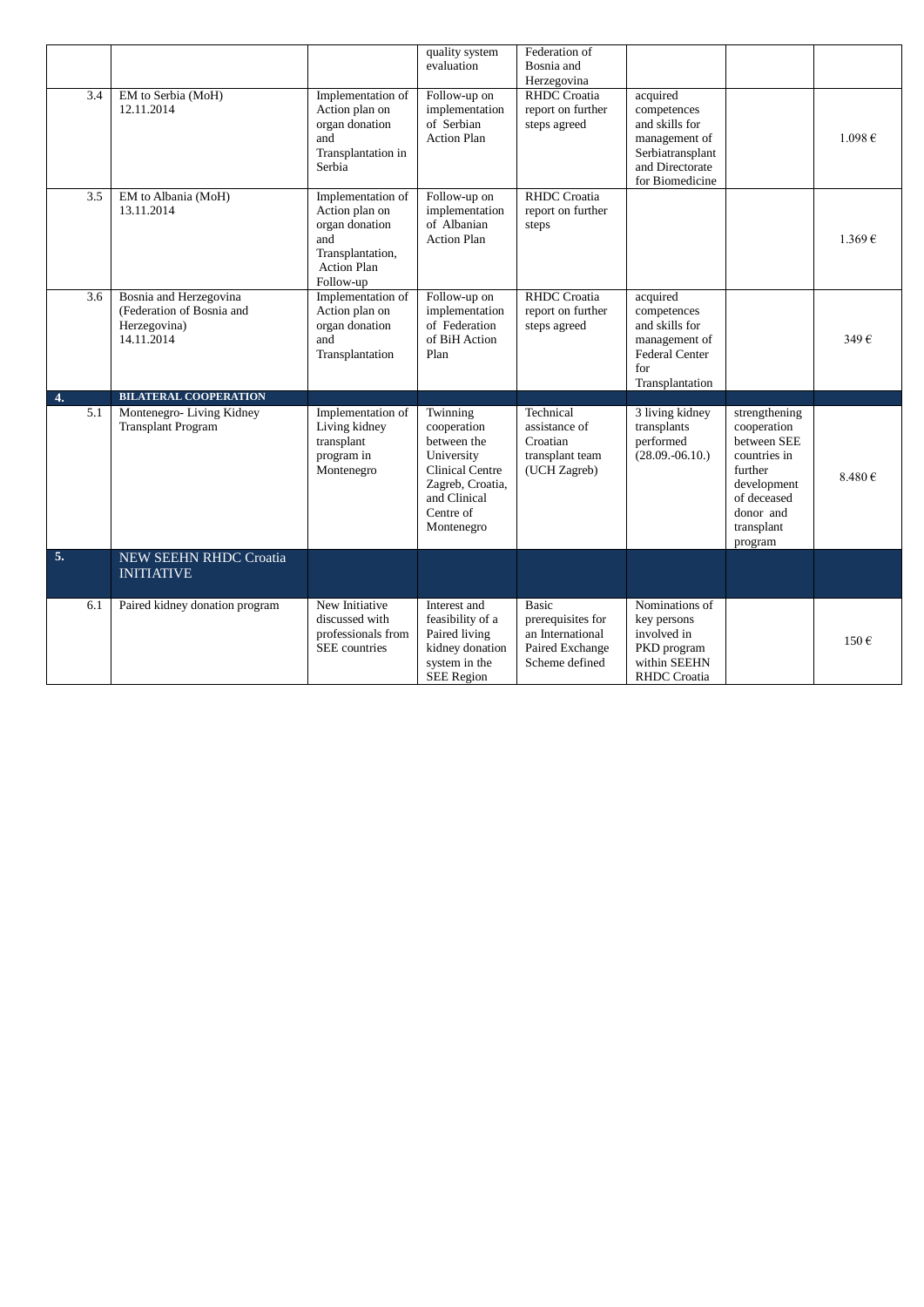# **2. CONTEXT**

# **2.1 WORKSHOPS/TRAININGS PROVIDED BY RHDC Croatia**

#### 2.1.1 **Transplant Procurement Management Course** (TPM course), 08.10.10.2014, Zagreb, Croatia

TPM course was organized by the RHDC Croatia, following successful Spanish model of trainings for transplant coordinators, offering health professionals a high quality educational program in the field.

Participants were provided by personalized feedback through lectures, practical simulations and discussions. All participants issued a TPM certificate. The main objective of this course was to provide knowledge and skills in organ donation in order to effectively detect and manage all potential donors.

This course was addressed to health professionals involved in organ donation process, particularly those working in referral units such as: intensive care, post-operatory recovery and emergency rooms, to empower them with the required competences.

The course covered the fundamental aspects of organ donation and transplantation enabling participants to acquire a wide knowledge and skills on the topic. The program consisted in lectures on donor detection systems; brain death diagnosis, giving special emphasis to brain death donors; donor management; family approach for organ donation and organ recovery; preservation and allocation criteria.



# 2.1.2 **Regional Workshop on Deceased donation program at University Hospital Center "Sisters of Mercy"**

23.- 24.10.2014, Zagreb

The course was organized with the aim of support in development of explantation and transplantation medicine in the SEE Region, especially considering that Croatia was appointed as Regional Health Development Center on Organ Donation and Transplant Medicine within the South-eastern Europe Health Network.

The workshop has shown organizational model of explantation program that led to the extraordinary increase in the number of realized explantation at University Clinical Hospital "Sisters of Mercy", with a special emphasis on a multidisciplinary approach to organ donor, preparation and maintenance of a donor at the Intensive Care Unit, within current trends in therapeutic support, and practical cases at Intensive Care Unit of the Clinical Centre.

- 2.1.3 Two **TAIEX Multi-country Workshops** have been proposed to be held in Zagreb, Croatia, supported by the European Commission TAIEX (Technical Assistance and Information Exchange instrument):
	- *1) TAIEX Multi-country Workshop on Donor Detection and Optimal Donor Management* First application has been approved and confirmed by TAIEX (Ref. 22716).
	- 2) *TAIEX Multi-country Workshop on Waiting list management - Pre-transplant assessment and development of criteria for organ allocation process*

Application form and other relevant documents will be additionally delivered to ExCom for revision.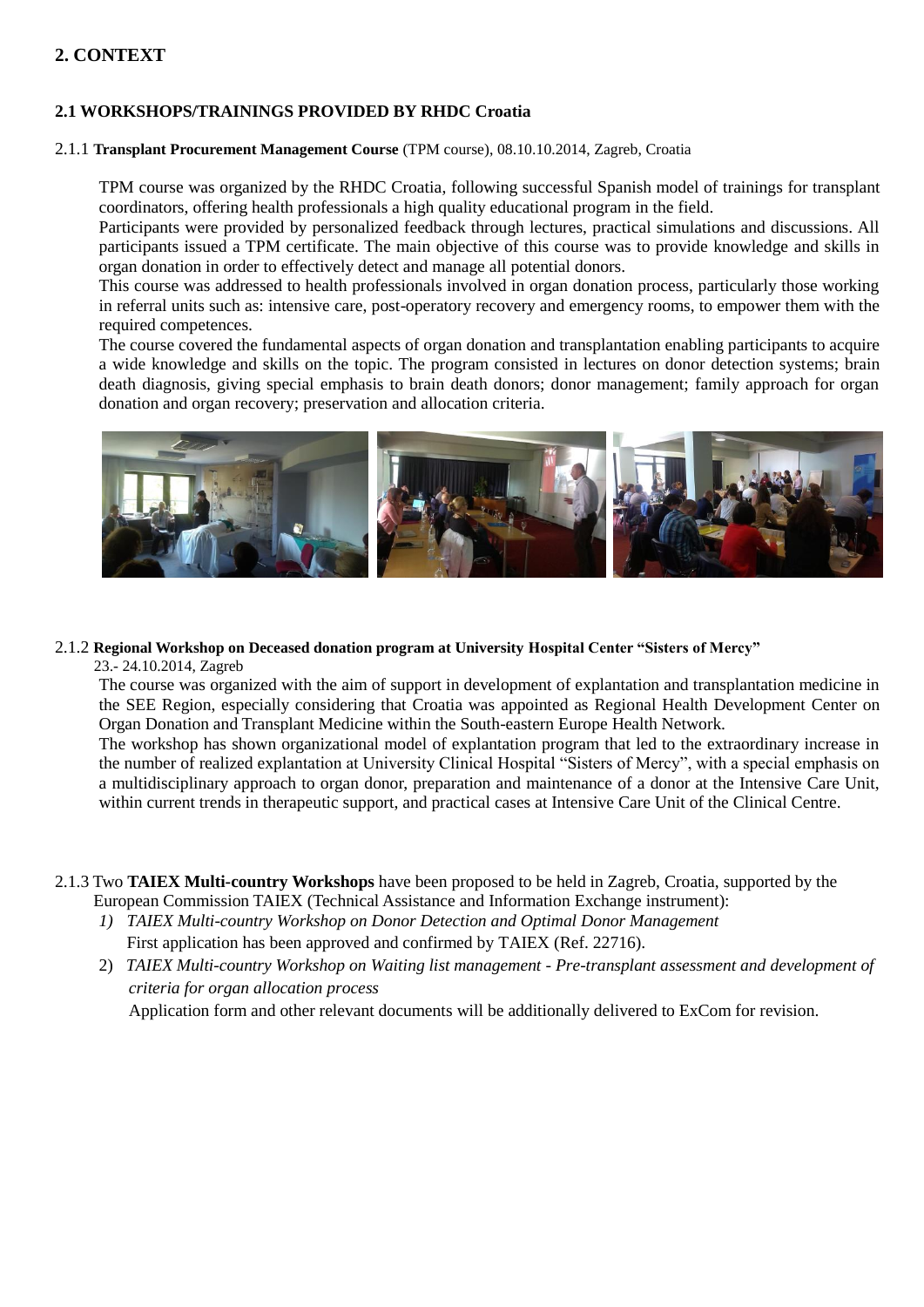# **2.2 MEETINGS HOSTED BY RHDC Croatia**

#### 2.2.1 **National Focal Points Meeting**

20/06/2014, Dubrovnik, Croatia

In line with the conclusions from Sarajevo meeting (March 22<sup>nd</sup>) next SEEHN RHDC Croatia NFP Meeting was held on 20<sup>th</sup> June 2014 in Dubrovnik, in conjunction with the "European Best Practice Guidelines and Croatian Transplantation School", organized by the Croatian Society for Nephrology, Dialysis and Transplantation (CSNDT) in collaboration with ERBP - ERA-EDTA. The major topic of this NFP meeting was presentation of a Paired living kidney donation system development throughout the SEE Region and further actions in more details.

During the meeting in Dubrovnik there was a fruitful discussion on Paired Kidney Donation system. Software program on PKD was presented by Dr Rees (an urologist at The University of Toledo, USA, who developed an altruistic kidney donation model) as well as list of data elements that should be entered in that computer system to enable testing match among these pairs selected by all SEEHN countries.

As agreed on the meeting all SEEHN countries were encouraged to:

- o Define or confirm responsible nephrologist(s) and engage them to participate in PKDP
- o Select all pairs potential candidates for PKDP
- o Provide their informed consent to participate in the PKDP (just for the purpose of testing match)
- o Enter the requested data of the pairs into software system.

Courtesy of Dr. Rees each SEEHN country will be provided with a technical instruction on website and password(s) for the Paired Kidney Donation Program.

#### **Update on Paired kidney donation program Initiative**

Until now we have received nominations of key persons to be involved in Paired Kidney Donation (PKD) program within SEEHN RHDC Croatia from Competent Authorities of Moldova, Macedonia, Montenegro and Bulgaria. According to previous discussion and presentation at Dubrovnik meeting it became evident that for participation in PKD program some SEEHN countries should amend their legislation to enable such kind of program. Participation of all interested SEEHN countries in PKD program would be of great value and benefit for patients within the Region.

Also, Greece and Cyprus are very keen to be engaged in this initiative.

# 2.2.2 **Study visit of delegation from Federal Ministry of Health (Federation of Bosnia and Herzegovina)**

14/10/2014, Zagreb, Croatia

#### **Summary of Deliberations and Observations**

Competent Authority, **Center for Transplant Medicine** within the Federal Ministry of Health has been inaugurated on September 23, 2014; Dr Lada Sarajlić has been appointed as the Director of the Center. A key donation person/ transplant coordinator has been appointed in 13 hospitals of the Federation. **Obstacles:**

- Next step is to implement a fully operational (24/7) duty desk for coordination of organ donation and transplantation activities within the Federation of Bosnia and Herzegovina (IT system is not yet fully implemented):
- A waiting list of patients for organ transplants within the Federation is not yet centralized and managed by the Federal Center for transplant medicine;
- Reporting system for referral of potential BDD not yet developed.

#### **Further steps to achieve:**

- Piloting kidney allocation IT program in collaboration with SEEHN RHDC Croatia;
- Reporting system development (based on Croatian model);
- Management of kidney waiting list (kidney allocation) within the all transplant centers in Federation of Bosnia and Herzegovina.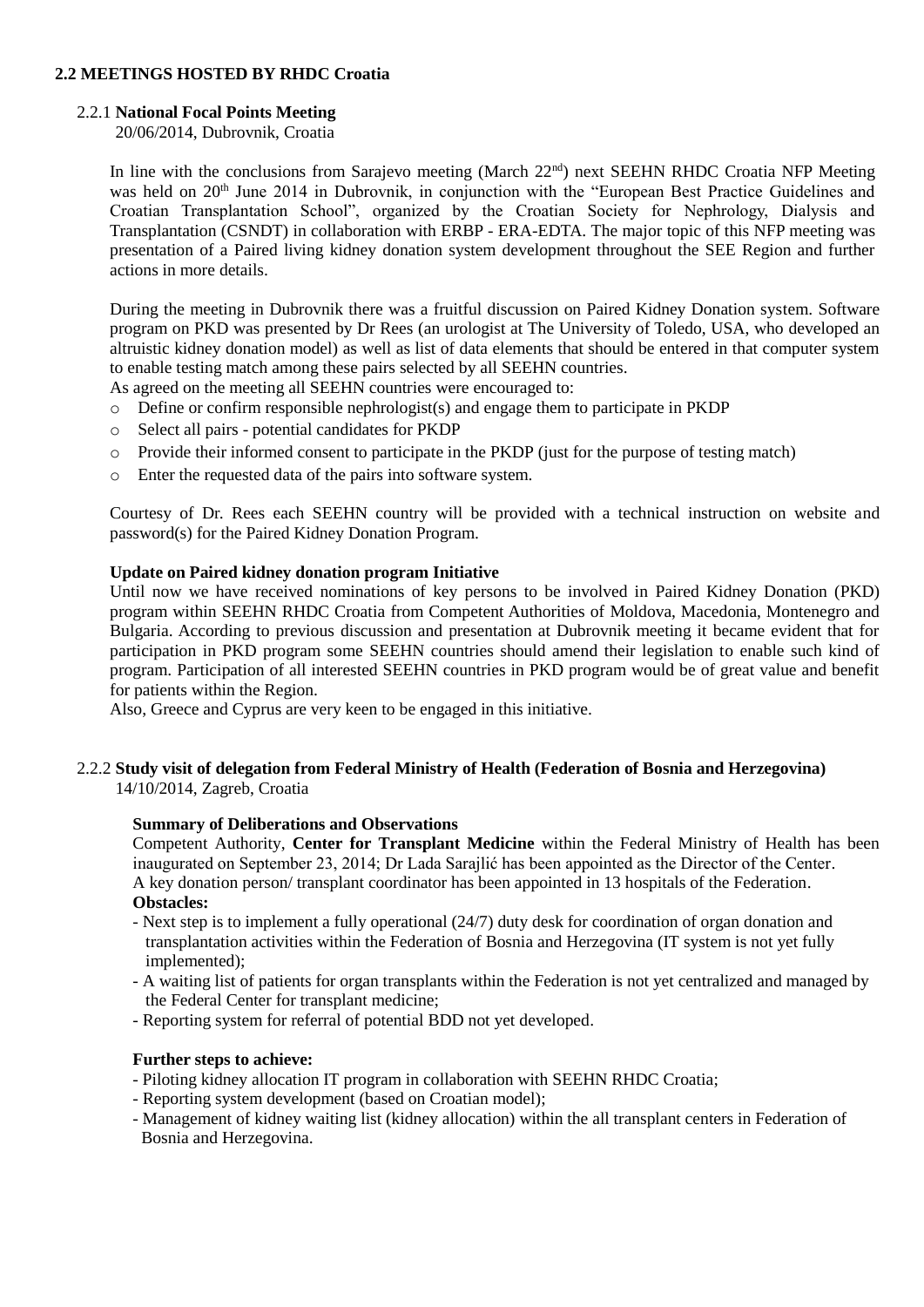#### 2.2.3 **Study visit of delegation from the Republic of Serbia**

15/10/2014, Zagreb, Croatia

#### **Summary of Deliberations:**

Serbian Competent Authority for organs, tissues and blood is structured as Directorate for Biomedicine with three sectors (Serbiatransplant, Tissues and cells, Blood) within the Ministry of Health (hierarchically directly responsible to the Minister).

That kind of organization has been implemented to meet requirements of EU directives, however lack of capacities, tools and clear authority has been identified as current critical obstacles to enable Serbiatransplant to undertake their responsibilities.

The IT system for central Waiting list management an organ allocation has not been developed yet.

There is no unique central waiting list (one national list for a patient from all of Serbia and one list for Vojvodina) and no consensus on allocation criteria.

The organ donation effort within the intensive care units is not structured to accommodate efficient flow of information from ICU to Serbiatransplant.

Different trainings and education on donor and transplant program (donor program; liver program; transplantation program; multiple organ explantation program; TAIEX multi-country workshop on organ donation and transplantation; Transplant Procurement Management Course) have been provided by RHDC Croatia for more than 100 health care professionals (nurses and medical doctors).

# **Planed activities in collaboration with RHDC Croatia**

- To define Serbiatransplant Action Plan on organ donation and transplantation
- Present defined Action plans to the Minister for approval on November 12, 2014
- To define procedures and funding for Serbiatransplant to become effective and fully operational
- To strengthen Serbiatransplant in implementing organ donation reform throughout the healthcare system (with authority, clear responsibilities, tools and equipment)
- Reporting system development (4DD WHO critical pathway implementation-Croatian model).

# **2.3 EXPERT MISSIONS ORGANIZED BY RHDC Croatia**

2.3.1 Expert mission to Montenegro Competent Authority – Follow-up visit, 23/06/2014

2.3.2 Expert mission to Albania Competent Authority – Follow-up visit, 24/06/2014

The main objective of these visits was follow-up assessment since October 2013 meeting in Podgorica and continuing strategy for initiation of program of deceased organ donation with expansion of organ transplantation, and to support Albania in a best way that can serve this country to achieve Action Plan objectives in accordance with the recommendations from the follow-up visit in March 2013.

2.3.3 Expert mission to Serbia Competent Authority (Serbiatransplant) – Follow-up visit, 12/11/2014



Picture: Radoljupka Radosavljević, Zlatibor Lončar, Mirela Bušić, Francis L. Delmonico, Nenad Milojičić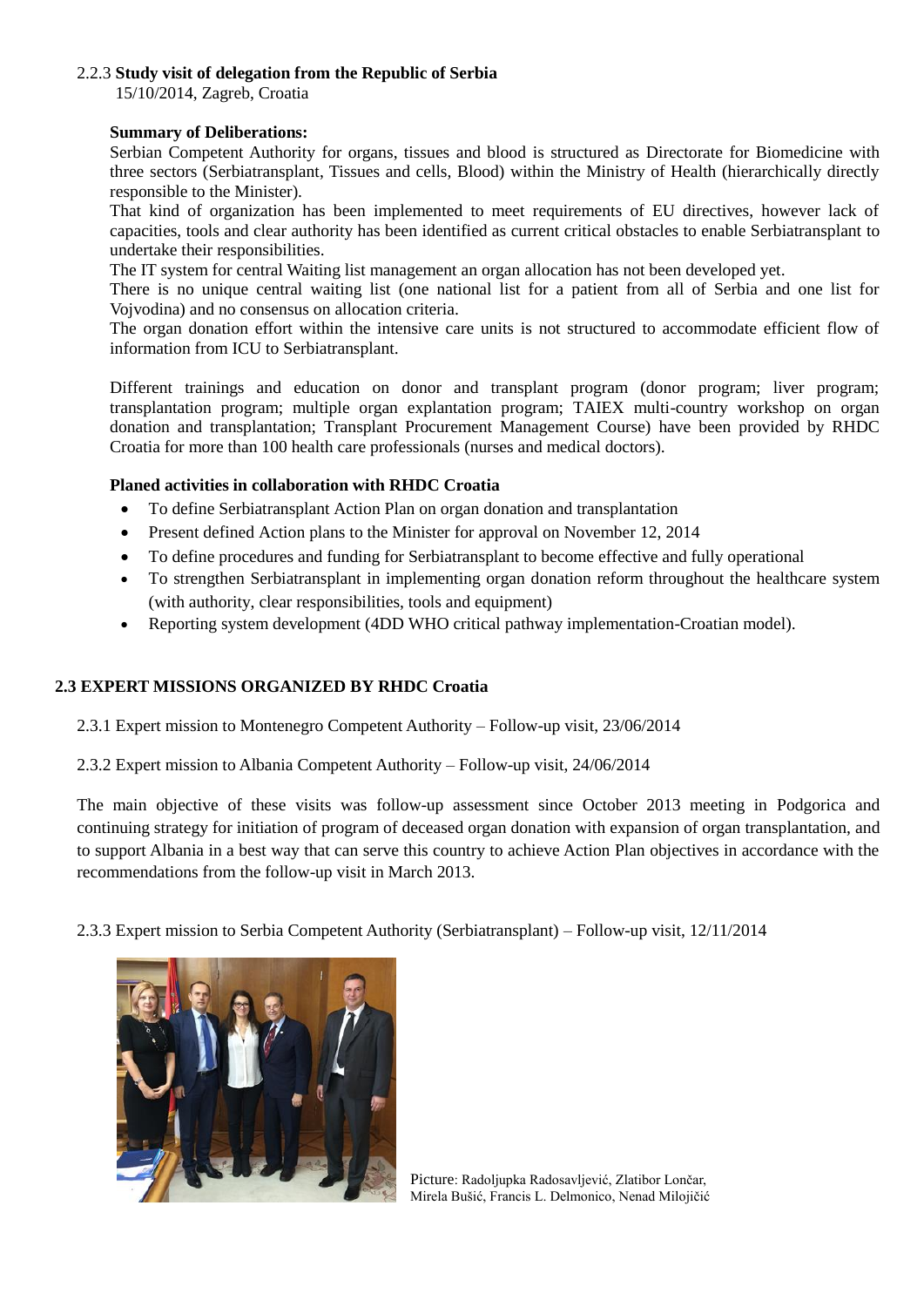Several planned activities have been agreed in collaboration with RHDC Croatia:

# **1. Strengthening Institutional Capacities of Directorate for Biomedicine**

Expert's assistance from the Croatian Competent Authority for organs, tissues and cells (Institute for transplantation and biomedicine) is welcomed to address organizational issues and strengthen the capacity of Directorate for Biomedicine, designated Competent Authority for organs tissues and cells, Republic of Serbia. With that objective next Expert mission approved by TAIEX is to be organized in December/January 2015. Furthermore planning and preparation of IPA/Twinning Project is planned to start in 2015.

# **2. Funding model**

Transplantation's teams and coordinators should be adequately paid, according to the already agreed model based on extra working hours (maximum 80 hours per month). Equipment necessary for legal determination of brain death needs to be provided to donor hospitals; therefore public procurement for that equipment should be centralized through MoH as a priority and interventional purchase

# 3. **Organ Allocation Criteria**

National Experts Committee for Transplantation recently appointed should specify and adopt organ allocation criteria.

# 4. **International collaboration**

Efforts in preparation for Eurotransplant candidate membership are to be intensified. In that respect contact with newly appointed Medical Director Dr. Undine Samuel and Professor Bruno Meiser, President of the Board, needs to be revitalized. For Lung transplant program there is a Twinning Agreement between Clinical Center Serbia and AKH – (Allgemeines Krankenhaus, Vienna). Agreements for pediatric heart and kidney transplants are still pending.

2.3.4 Expert mission to Albania Competent Authority (Ministry of Health) – Follow-up visit, 13/11/2014

Transplantations from deceased donors are currently not carried out due to the lack of the "culture" of donation and lack of legislative framework for brain death determination.

The legislative sanction for the determination of brain death has been realized through a governmental Committee of Ministers, but there is no enthusiasm within the professional community to achieve this important next step.

2.3.5 Expert mission to Federation of Bosnia and Herzegovina Competent Authority (Federal Centre for Transplant Medicine) – Follow-up visit, 14/11/2014

# **Further steps agreed in collaboration with RHDC Croatia**:

- 1. To facilitate Center to provide a 24/7 duty desk for coordination of organ donation and transplantation activities within the Federation of Bosnia and Herzegovina
- 2. To enable full functionality of delivered IT system for management of central waiting list and organ allocation within the Federation
- 3. To facilitate Tissue typing center in Sarajevo to apply for EFI accreditation
- 4. To facilitate Center to provide all necessary logistic and support to ensure Donor Reporting system development based on Croatian model
- 5. To facilitate Center to monitor performance in donation process in 3 selected hospitals (Mostar, Tuzla and Sarajevo)
- 2.3.6 Expert mission Implementation of Deceased Donor Program in selected hospitals (University Clinical Centers) in Federation of BiH (September/October/November 2014)

In September, October and November 2014, hospital based 3-day, face to face training has been provided by the RHDC Croatian expert (dr Zvjezdana Kotorac-Kreček) for key donation persons/ transplant coordinators in 3 selected clinical centers (Sarajevo, Mostar and Tuzla), with presence of hospital coordinators from Regional hospitals, to harmonize best practices in deceased donation process.